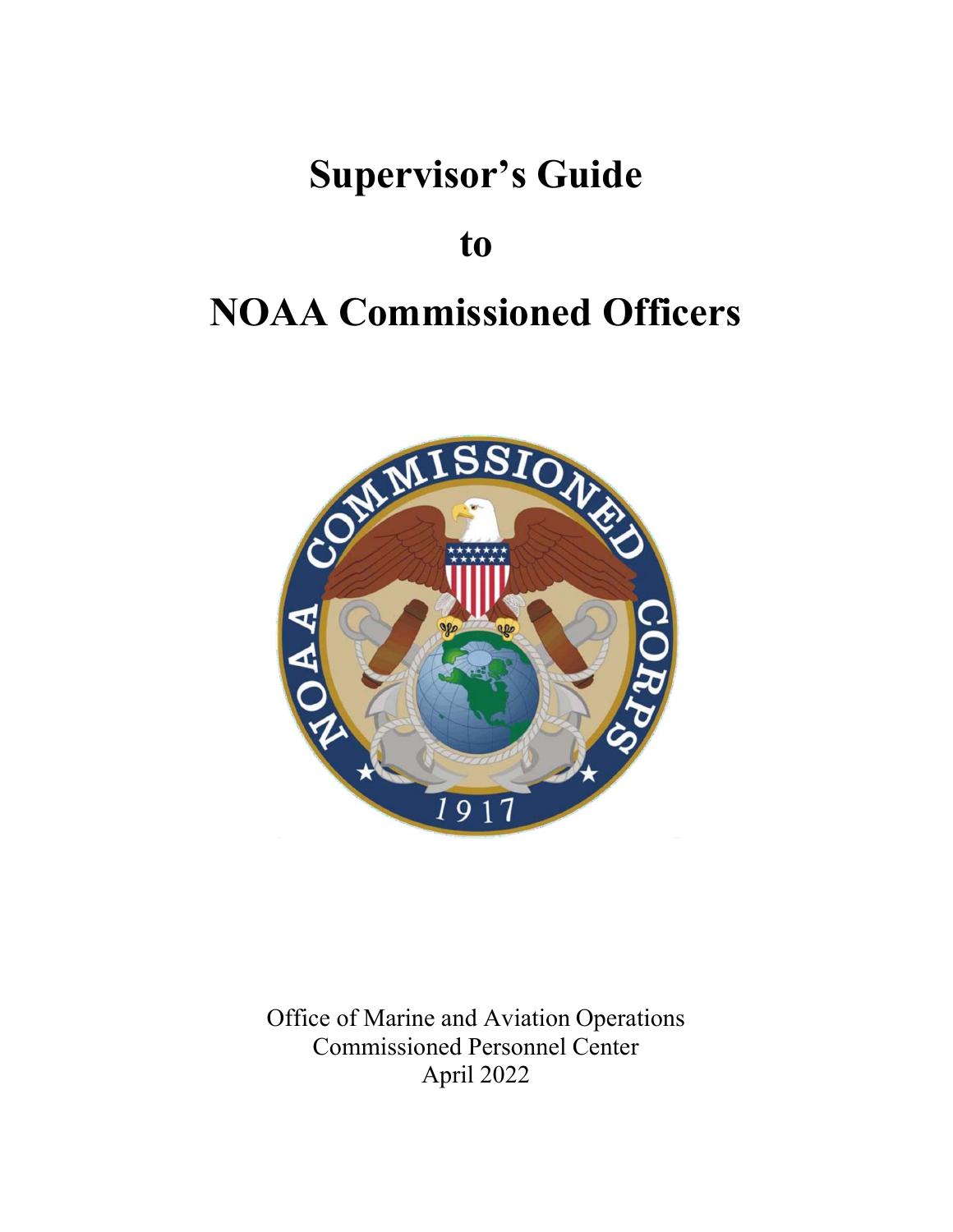### TABLE OF CONTENTS

| <b>Section</b> | <b>Title</b>                         | Page           |
|----------------|--------------------------------------|----------------|
| $\mathbf 1$    | Background                           | 3              |
| $\overline{2}$ | <b>Core Values</b>                   | 3              |
| 3              | <b>Supervisor Responsibilities</b>   | $\overline{4}$ |
| $\overline{4}$ | <b>Commissioned Personnel Center</b> | $\overline{4}$ |
| 5              | <b>NOAA Corps Directives</b>         | 5              |
| 6              | Assignments                          | 5              |
| 7              | <b>Officer Evaluation System</b>     | 6              |
| 8              | Promotions                           | 7              |
| 9              | <b>Collateral Duties</b>             | 7              |
| 10             | <b>Augmentation Aboard Ships</b>     | 7              |
| 11             | Awards                               | 7              |
| 12             | Leave and Liberty                    | 8              |
| 13             | <b>Travel and Transportation</b>     | 8              |
| 14             | Discipline                           | 8              |
| 15             | Part-Time University Training        | 9              |
| 16             | Officers Leaving the NOAA Corps      | 9              |
| 17             | <b>CPC</b> Sources of Assistance     | 9              |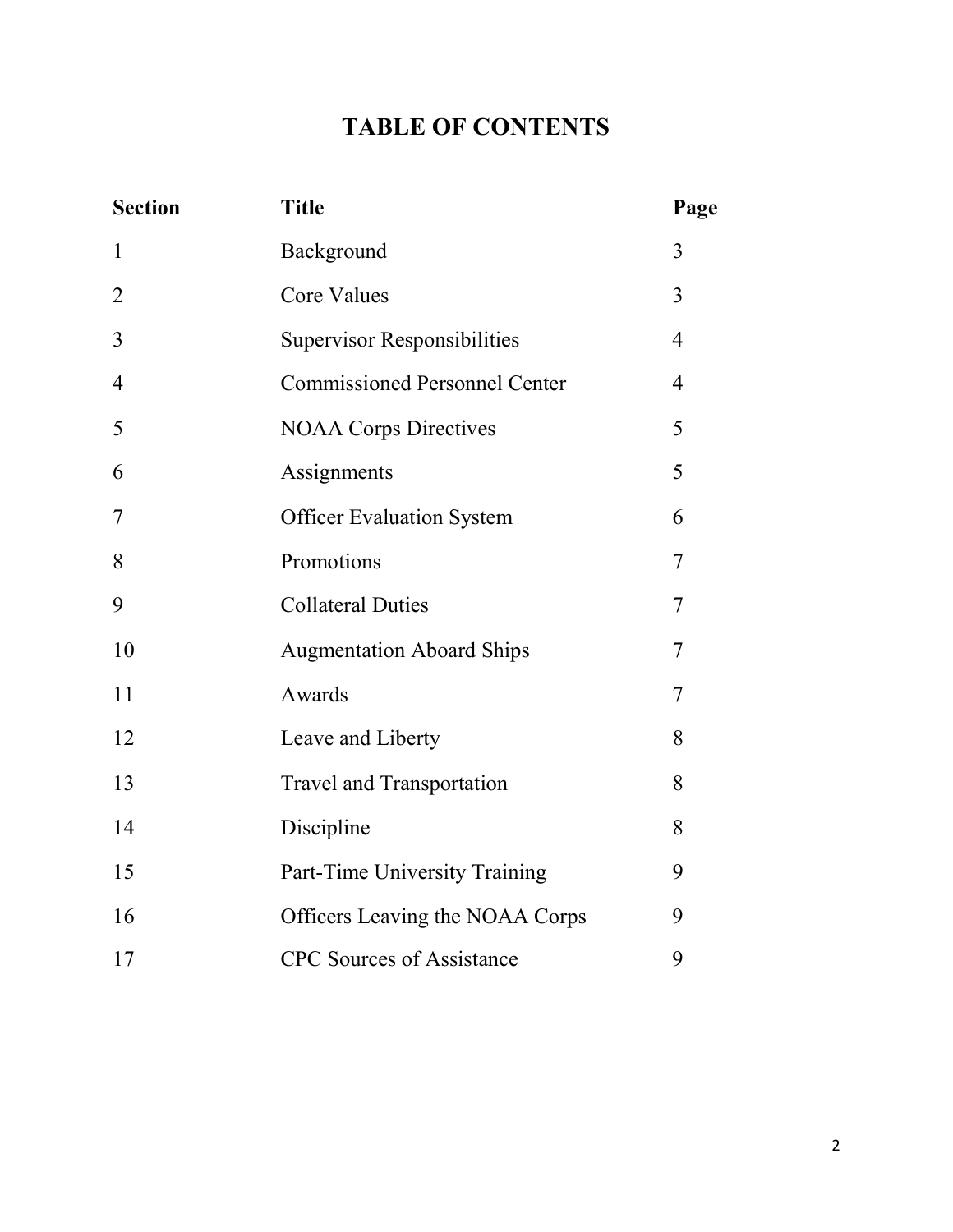#### 1. BACKGROUND

The National Oceanic and Atmospheric Administration Commissioned Officer Corps (NOAA Corps) is an integral part of NOAA, and the smallest of the seven uniformed services of the United States. The original Corps worked almost exclusively in hydrographic and geodetic operations. The men and women of today's NOAA Corps operate ships, fly aircraft, lead mobile field parties, conduct diving operations, manage research projects, and serve in staff positions throughout NOAA and in other government agencies.

The heritage of the NOAA Corps can be traced to the U.S. Coast and Geodetic Survey which dates back to 1807 and President Thomas Jefferson. The Survey first used Navy officers for coastline surveying and Army officers for chorused surveying. Army and Navy officer were unavailable during the Civil War, so civilian assistants operated the ships and field parties. During the Spanish-American War, Navy officers were withdrawn, never to return. Their commands reverted to civilian assistants, who carried on field activities until 1917. A military personnel system was established by the Act of May 22, 1917, to meet the Survey's unique needs. This act created a new uniformed service of commissioned officers and authorized a transfer to the military in time of national emergency.

In 1970, NOAA was created to develop a coordinated approach to oceanographic and atmospheric research. Subsequent legislation converted the commissioned officer corps to the NOAA Corps. The new NOAA Corps was designed to provide a pool of professionals for remote, hazardous, or otherwise arduous duties, frequently on short notice. Officers are trained in the sciences, mathematics, and engineering and serve in Office of Marine and Aviation Operations (OMAO) and all of NOAA's line offices.

The NOAA Corps mission is to provide officers technically competent to assume positions of leadership and command in NOAA and Department of Commerce (DOC) programs and in the Armed Forces during times of war or national emergency.

Discipline and flexibility are inherent in the NOAA Corps personnel system. Officers are trained for positions of leadership and command in the operation of ships and aircraft; in the conduct of field projects on land, at and under the sea, and in the air; in the management of NOAA observational and support facilities; as members or leaders of research efforts; and in the management of various organizational elements throughout NOAA.

#### 2. CORE VALUES

Core values serve as the officer's road map and set the standard for behavior. They serve to remind the officer of the importance of the profession they have chosen, the oath they took, and the demands placed upon them as members of a uniformed service. Because officers represent NOAA to the public, they must embrace these values in their professional undertakings as well as in their personal lives. As a supervisor, you are one of the key players in ensuring the officer maintains these standards at all times. A description of each core value is shown below.

Honor: Abide by an uncompromising code of integrity. We will conduct ourselves in the highest ethical manner in all relationships. We will take responsibility for our actions and be accountable for our professional and personal behavior. We will do what is right at all times.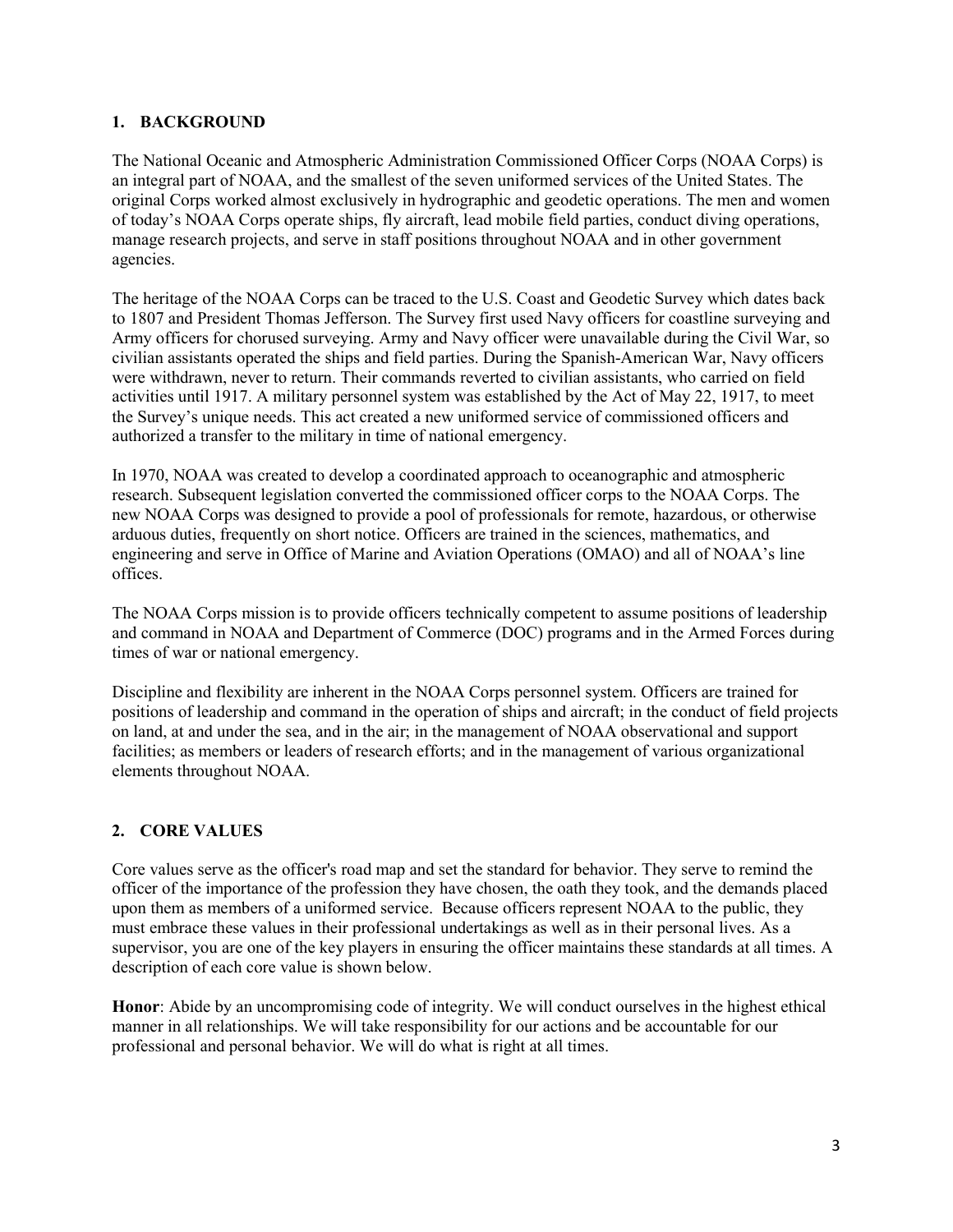Respect: Commit to treat each individual with human dignity. We will value inclusiveness and tolerance, respecting diversity of expression while maintaining unity of purpose. We will cultivate an environment where all can excel.

Commitment: Commit and dedicate ourselves to the Nation and NOAA. We will serve our Nation effectively and efficiently with knowledge, skill, loyalty, and perseverance. We will be mindful of the resources entrusted to us and will ensure they are used in an honest, careful, and efficient way.

#### 3. SUPERVISOR RESPONSIBILITIES

- Effectively use the officer performance management process
- Establish clear expectations for the assigned officer(s)
- Provide honest and timely feedback both formal and informal
- Support the officer's growth and development
- Recognize and reward desired performance and correct undesirable performance
- Remain focused on helping employees to succeed
- Provide leadership to officers and help create a supportive performance management culture
- Be fair, reasonable, accountable, consistent, and timely in your interactions with the assigned officer(s)
- Communicate honestly and directly
- Follow the organization's policies, procedures and guidelines for governing the NOAA Corps
- Ensure the officers adhere to their core values
- Ask the Commissioned Personnel Center for assistance when needed

#### 4. COMMISSIONED PERSONNEL CENTER

The NOAA Corps Commissioned Personnel Center (CPC) manages all aspects of the NOAA Corps personnel system. This includes officer recruitment, training, assignments, travel, transportation, career development, payroll, health care, records maintenance, and all routine and special personnel actions. CPC is located within OMAO and is responsible for allocating officer resources to render maximum service to NOAA program users.

CPC personnel can provide specialized guidance about every aspect of the NOAA Corps human resources system. The CPC staff exists to assist officers, supervisors and line offices to help make the best use of each officer and the personnel system in general.

#### PLEASE CONTACT CPC WHENEVER QUESTIONS CONCERNING NOAA CORPS

OFFICERS ARISE. A CPC telephone directory and organization chart are provided on the CPC website at http://www.corpscpc.noaa.gov/contacts/directory.html.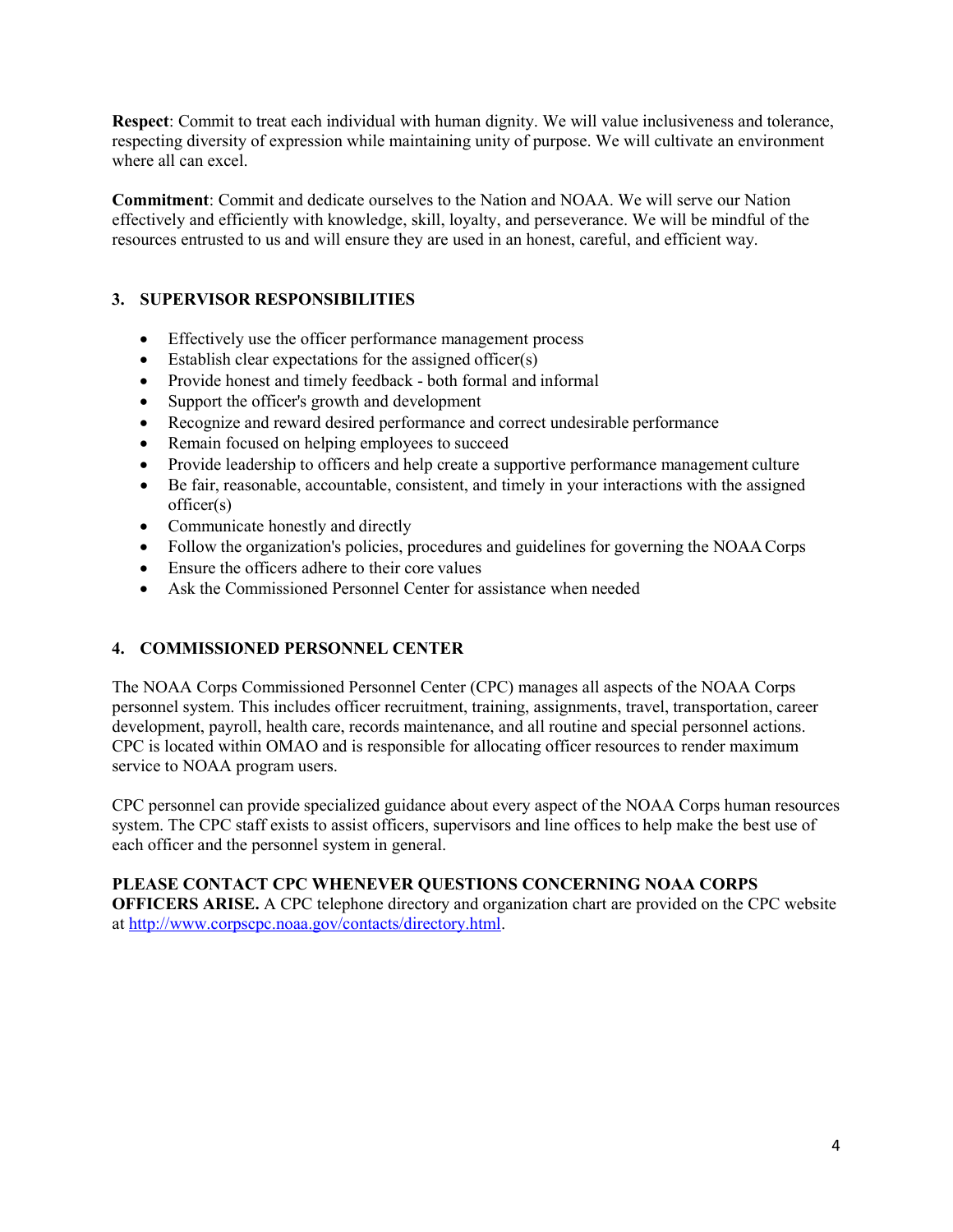#### 5. NOAA CORPS DIRECTIVES

The NOAA Corps Directives (NCD) govern all aspects of a NOAA Corps officer's career. They are established and issued in accordance with authority delegated by the Secretary of Commerce to the Director, NOAA Corps.

Chapters include:

- Administration
- Entitlements
- Health and Medical Care
- Career Development and Promotion
- Assignments
- Leave and Liberty
- Discipline
- Termination of Active Service
- Voting and Political Activities
- Advisory Boards
- Casualties and Decedent Affairs
- Uniforms and Awards
- Equal Employment Opportunity
- Special Provisions in Effect During Time of War or National Emergency
- Recall of NOAA Corps Officers on the Retired List to Active Duty

The Directives can be found at http://www.corpscpc.noaa.gov/procedures/directives.html. CPC staff is always available to address any questions related to these Directives.

Updates and changes are posted on the CPC website. Officers are notified of changes to the Directives via the CPC biweekly electronic newsletter, CPC CyberFlash. It is the responsibility of each NOAA Corps officer to familiarize themselves with the Directives to ensure they are in compliance at all times..

#### 6. ASSIGNMENTS

The NOAA Corps assignment process is designed to emphasize career development and incorporate input from senior managers. Regulations and procedures concerning officer assignments are contained in Chapter 5. The Assignment Coordinator works closely with the Officer Assignment Board (OAB) to determine officer assignments.

The OAB members also serve as the NOAA Line Office Liaisons and are assigned to positions with access to senior NOAA management. They work closely with senior managers to help identify billets to be filled. Managers should contact the appropriate liaison officer for specific officer assignment information.

A list of current NOAA Corps Liaisons may be found at http://www.corpscpc.noaa.gov/careermgmt/pdf/liaisonlist.pdf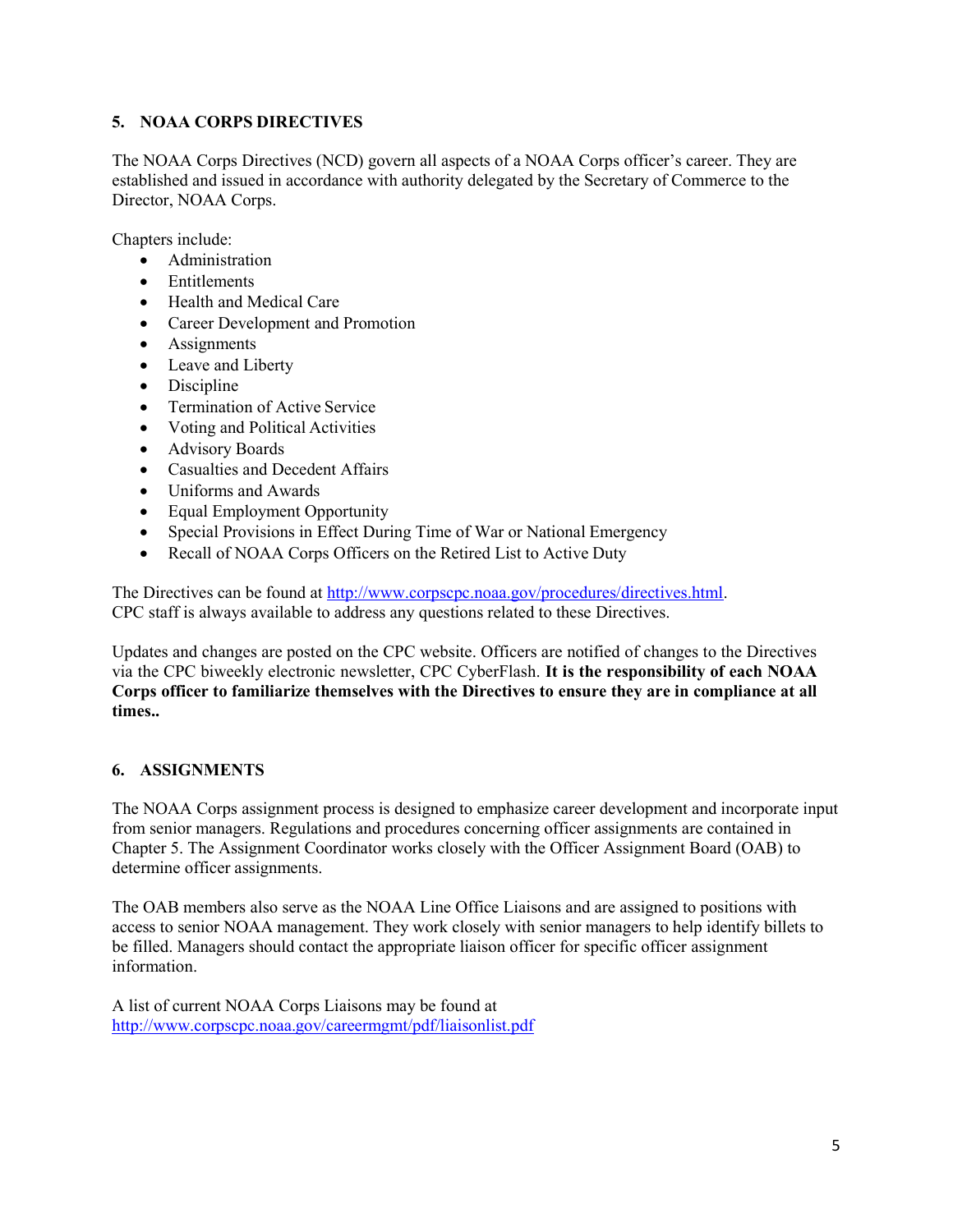#### 7. OFFICER EVALUATION SYSTEM

Officer Evaluation Reports (OER) are an essential element for giving officers feedback on performance and providing personnel boards information for decisions on promotion, assignments, and career development. All officers must be familiar with the responsibilities and requirements in the Officer Evaluation System Instruction Manual

http://www.corpscpc.noaa.gov/procedures/persmanual/ncch10\_pm.pdf.

Supervisors must ensure accurate, fair, and objective evaluations are provided to all officers assigned to them. To that end, performance evaluation forms have been made as objective as possible within the scope of jobs and tasks performed by officers. In using the Officer Evaluation Report, NOAA Form 56- 6A, strict and conscientious adherence to specific wording of the standards is essential to realizing the purpose of the evaluation system.

Individual officers are responsible for managing their performance. This responsibility entails determining job expectations, obtaining sufficient performance feedback, and using that information to meet or exceed standards. While each officer is ultimately responsible for his or her own performance, it is imperative that supervisors provide adequate performance feedback. Performance feedback should be given and issues should be addressed as they occur so proper guidance may be given and/or corrective action taken early to ensure the standards of performance are maintained.

CPC reviews OERs for compliance with Directives and consistencies between numerical scores and written comments. The NOAA Corps Officer Evaluation System (OES) has been designed to:

- Provide information for important personnel management decisions. Especially significant among these decisions are promotions, assignments, and career development.
- Set performance and character standards to evaluate each officer.
- Prescribe organization values by which each NOAA Corps officer can be described.
- Provide a means of feedback to determine how well an officer is measuring up to the standards.

Officer Evaluation Reports (NOAA Form 56-6A) shall be submitted by each officer's rating chain. Officers from the rank of ENS – LTJG are evaluated using the one page NOAA Form 56-6E, while officer from the rank of LT – CAPT are evaluated using NOAA Form 56-6A. The Reviewer's Comments form (NOAA Form 56-6B) may be required in specific cases (see the OES Instruction Manual section 10.A.4.d.). Forms can be located on the CPC site at http://www.corpscpc.noaa.gov/forms/index.html.

The intent of the submission schedule is for officers with an annual or semiannual reporting period to be evaluated as closely to those frequencies as possible. While every effort has been made to accommodate possible deviations to the schedule, unusual circumstances may dictate the submission of reports, or not allow their submission, which may be contrary to the intent of the OES.

| <b>GRADE</b>              | <b>MONTH</b>                                             |  |
|---------------------------|----------------------------------------------------------|--|
| Captain                   | October 31                                               |  |
| Commander                 | October 31                                               |  |
| Lieutenant Commander      | November 30                                              |  |
| Lieutenant                | November 30                                              |  |
| Lieutenant (Junior Grade) | January 31 and July 31 (officers > 3 years only July 31) |  |
| Ensign                    | January 31 and July 31 (officers > 3 years only July 31) |  |

Supervisors are strongly encouraged to contact Chief, OCMD with any questions they have pertaining to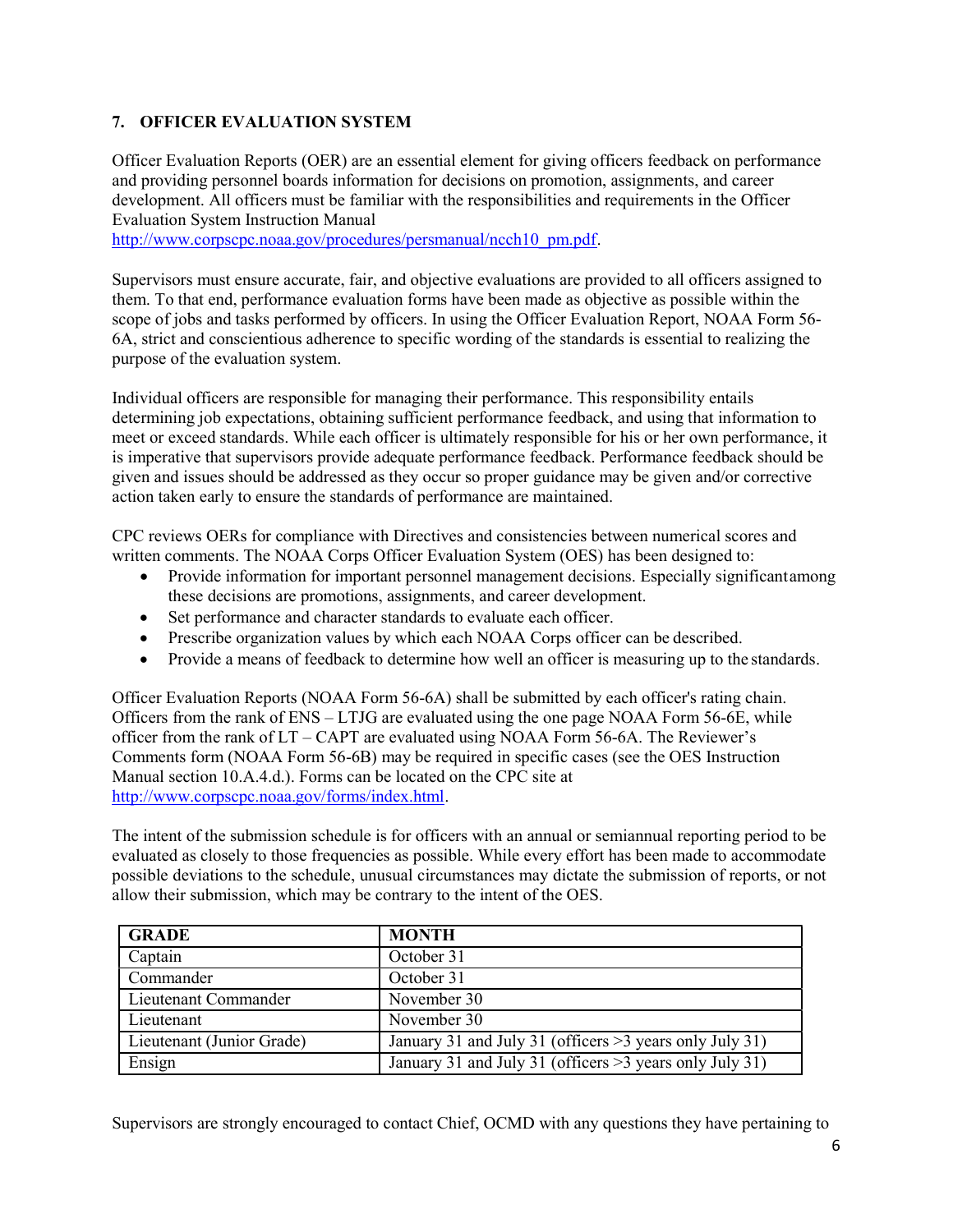OERs. chief.careermgmt.cpc@noaa.gov, 301-713-7748.

#### 8. PROMOTIONS

The promotion process for an officer is completely different from the civilian process. Officers must compete on a best qualified basis against other officers. Fundamental to selecting for promotion on a best-qualified basis is the fact that the number of officers to be selected is fewer than the number being considered. Therefore, some officers will not be selected for promotion. Officers not selected by a promotion board will be considered by the next board. If the second board does not select them for promotion, the officer will normally be separated or retired from the NOAA Corps. An important point to make is that most promotion boards consider officers' records, comparing past performance, their capacity to successfully undertake tasks of progressively greater difficulty involving broader responsibilities, their capability and their potential to perform creditably those duties to which these officers might be assigned in the next higher grade. Please keep this in mind as you are evaluating the officers assigned to you.

#### 9. COLLATERAL DUTIES

At times officers will be required to perform collateral duties, which may not be directly associated with their current position. These duties can include serving on various NOAA Corps personnel boards which make recommendations for the accession of new officers, selection of officers for promotion and disciplinary action.

#### 10. AUGMENTATION ABOARD SHIPS

Officers that have detached from a ship within the past 2 years will be expected to augment aboard NOAA ships to ensure continuous safe and operational manning of NOAA's operational platforms. This is not only important to ensure the NOAA fleet can remain operational at all times, but is also important for the career development of sea-going NOAA Corps officers as it allows them to gain experience on a variety of operational platforms. Additionally, an officer's augmentation history is captured in their Official Personnel File and is viewable by promotion and assignment boards. An active augmentation history communicates to these personnel boards that an officer is actively engaged in supporting the organizations operational requirements.

When an officer detaches from a ship, they will be afforded a 120 day relocation and spin-up period in their shore assignment. After this 120 day period, officers will be placed in a 4 month-on / 4 month-off availability pool for ship augmentation. If an officer is in their available rotation and refuses an augmentation request, they will be required to provide a justification for why they are unable to augment. Officers are afforded the opportunity to communicate conflicts in advance that would prevent them from being able to augment. Some of these conflicts could be due to conflicts with shore billet responsibilities or scheduled leave. Please consult OMAO Procedure 1211-01 (Commissioned Officer Augmentation) for more specific details on officer's responsibility to augment aboard ships.

#### 11. AWARDS

Officers who perform exceptionally well may be recognized with DOC and NOAA awards. The most common awards are NOAA Corps Director's Ribbon, NOAA Corps Achievement Medal, and NOAA Corps Commendation Medal. Eligibility requirements and nomination procedures for these awards are outlined in NCD, Chapter 12, Part 7. A summary of the awards process is also on the CPC site at http://www.corpscpc.noaa.gov/procedures/pdf/how to awards.pdf.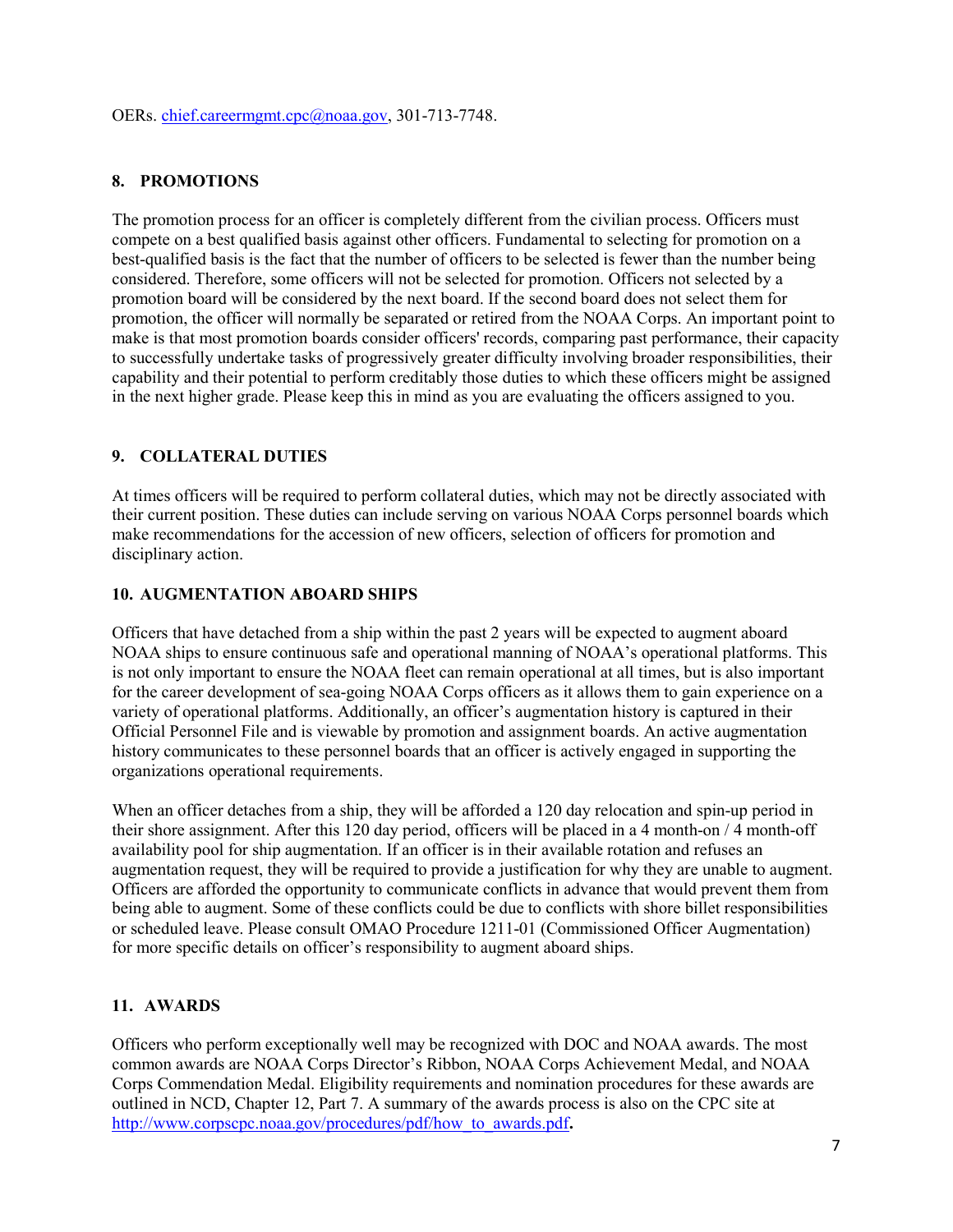These awards may be given for sustained superior performance, generally expected to cover a period of at least a year, or special acts. Nominations should be made promptly using the Recommendation for Award, NOAA Form 56-63. In accordance with NCD, Chapter 12, Part 7, CPC requires submission of nominations within 120 days of a special act or end of sustained rating period. When an officer receives an end-of-tour award and is transferred, the award package will be sent to the officer's new duty station, with a copy of the transmittal memorandum to the nominating authority.

Only one award may be made for a particular act or period of time. For example, if an officer is given a NOAA Corps Achievement Medal for sustained superior performance for a year of a tour of duty, he/she may not be given a Commendation Medal to recognize the entire tour. Please contact CPC for more information.

#### 12. LEAVE AND LIBERTY

Leave, liberty, and administrative absence policy is based on the policies of the Armed Forces. NCD Chapter 6 provides the policies governing leave and liberty. NOAA Corps officer's Request and Authorization for Leave Form (NOAA Form 56-12) is used for requesting and authorizing all regular leave, emergency leave, sick leave, and special liberty.

Officers are on call 24 hours per day, 365 days a year, and must be reachable by the supervisor at any time. An officer on leave is to carry the original approved leave slip at all times. The leave granting authority (supervisor) will keep a copy of the completed slip. Upon return, the leave granting authority is to complete block 13, 14 (if necessary), and 15, certifying leave taken. Upon completion of leave, the officer ensures the original leave request is submitted within five days to the NOAA Corps Payroll Unit.

Sick leave is not charged to the leave account. However, use of sick leave is tracked by CPC. Approved leave slips must be sent in to CPC to document all periods of sick leave.

Officers may carry no more than 60 days accumulated leave from one fiscal year to the next. Accumulated leave greater than 60 days will be lost on October 1. Supervisors should encourage officers to take enough leave to avoid loss. Block 8a, Accrued Leave Balance, is a tracking tool. Contact CPC with specific questions on leave administration.

#### 13. TRAVEL AND TRANSPORTATION

NOAA Corps officers are subject to the sections pertaining to uniformed members in the Joint Travel Regulations (JTR). .When officers are required to perform temporary duty (TDY) away from their duty stations (outside of the local commuting area), they must be under orders issued by the appropriate authority. Officers' TDY orders must be written using the current NOAA travel order issuing system.

#### 14. DISCIPLINE

NOAA Corps officers are held to standards of conduct described in the Standards of Ethical Conduct for Employees of the Executive Branch, Department of Commerce's Standards of Conduct, NOAA Administrative Orders, and NOAA Corps Directives. NCD Chapter 7 covers disciplinary authority, measures, and procedures. Disciplinary action may be taken where other administrative measures are considered inadequate or inappropriate and more stringent measures are required to correct, educate, and reform an offending officer or deter others from similar conduct.